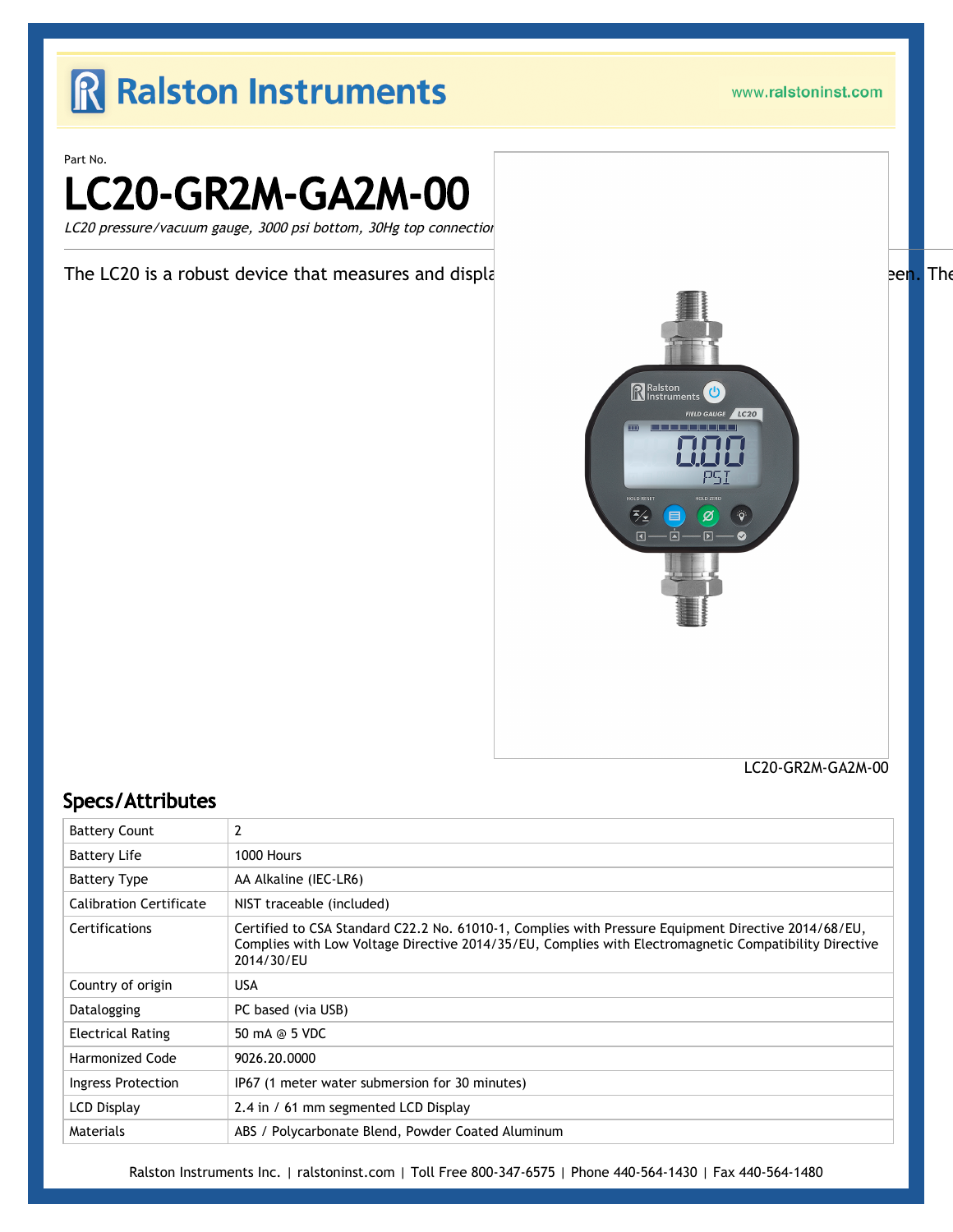## R Ralston Instruments

#### Specs/Attributes

| Max Operating<br>Temperature          | 120 °F / 50 $^{\circ}$ C                                                                                    |
|---------------------------------------|-------------------------------------------------------------------------------------------------------------|
| Max Pressure                          | 3000 PSI / 200 bar / 20 MPa                                                                                 |
| Media Compatibility                   | Inert Gas, Natural Gas, Petroleum Based Oil, Water                                                          |
| Min Operating<br>Temperature          | $-4$ °F / -20 °C                                                                                            |
| Panel Mount                           | <b>No</b>                                                                                                   |
| <b>Primary Power</b>                  | <b>Battery Power</b>                                                                                        |
| <b>Process Connection</b><br>Location | Bottom mount                                                                                                |
| <b>Protection Class</b>               | Pollution Degree 2 (UL / IEC 61010-1)                                                                       |
| Temperature<br>Compensation           | None                                                                                                        |
| <b>USB Connection</b>                 | USB (Micro B)                                                                                               |
| W1 Radio Installed                    | No                                                                                                          |
| <b>Wetted Materials</b>               | 316 Stainless Steel                                                                                         |
| Connector End 1                       | 1/4" Male NPT (ASME B1.20.1)                                                                                |
| Weight                                | 12.6 oz / 355 grams                                                                                         |
| <b>Dimensions</b>                     | H: 1.75 in $(4.45 \text{ cm}) \times W$ : 3.4 in $(8.64 \text{ cm}) \times D$ : 4.1 in $(10.41 \text{ cm})$ |

### Sensor A (Bottom)

| Max Operating<br>Temperature                                                                                | 120 °F / 50 $^{\circ}$ C                                                                                                                                                                                                        |  |
|-------------------------------------------------------------------------------------------------------------|---------------------------------------------------------------------------------------------------------------------------------------------------------------------------------------------------------------------------------|--|
| Min Operating<br>Temperature                                                                                | $-4$ °F / -20 °C                                                                                                                                                                                                                |  |
| <b>Process Connection</b>                                                                                   | 1/4" Male NPT                                                                                                                                                                                                                   |  |
| Sensor Type                                                                                                 | <b>Pressure Sensor</b>                                                                                                                                                                                                          |  |
| Wrench Size                                                                                                 | $7/8$ In<br>$23 \text{ mm}$                                                                                                                                                                                                     |  |
| <b>Engineering Units</b>                                                                                    | atm, bar, inH2O @39°C, kPa, MPa, psi, inHg @39°F, kgf / cm^2, Torr, ftH2O @39°F, cmHg @ 0°C, oz /<br>$in^2$                                                                                                                     |  |
| Max Storage<br>Temperature                                                                                  | 165 °F / 75 °C                                                                                                                                                                                                                  |  |
| Min Storage<br>Temperature                                                                                  | $-40$ °F / $-40$ °C                                                                                                                                                                                                             |  |
| Measurement Type                                                                                            | <b>Gauge Pressure</b>                                                                                                                                                                                                           |  |
| Max Pressure                                                                                                | 3000 PSI / 200 bar / 20 MPa                                                                                                                                                                                                     |  |
| <b>Wetted Materials</b>                                                                                     | 316 Stainless Steel                                                                                                                                                                                                             |  |
| Country of origin                                                                                           | <b>USA</b>                                                                                                                                                                                                                      |  |
| <b>Burst Pressure</b>                                                                                       | 12000 PSI / 825 bar / 83 MPa                                                                                                                                                                                                    |  |
| Media Compatibility                                                                                         | Air, Alcohol, Antifreeze, Ethylene Glycol, Hydraulic Oil, Inert Gas, Mineral Oil, Natural Gas, Petroleum<br>Based Oil, Skydrol, Windshield washer fluid, Transmission fluid, Light motor oil, Ralston Calibration Oil,<br>Water |  |
| <b>Accuracy - Pressure</b><br>Measurement                                                                   | $+/-$ 0.1% of Full Scale (ASME B40.100 Grade 4A/ISO Class 0.1)                                                                                                                                                                  |  |
| Ralston Instruments Inc.   ralstoninst.com   Toll Free 800-347-6575   Phone 440-564-1430   Fax 440-564-1480 |                                                                                                                                                                                                                                 |  |